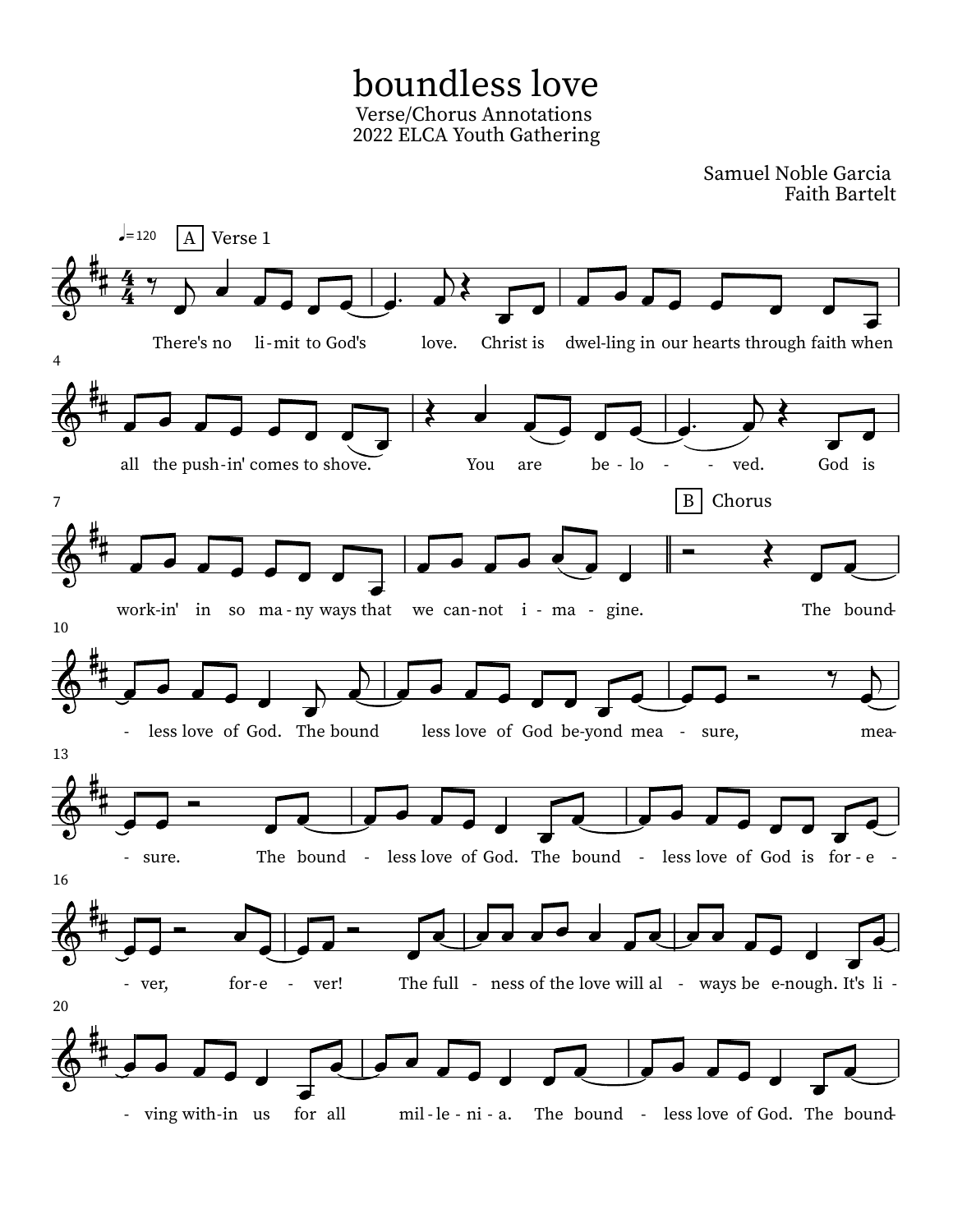

 $\overline{2}$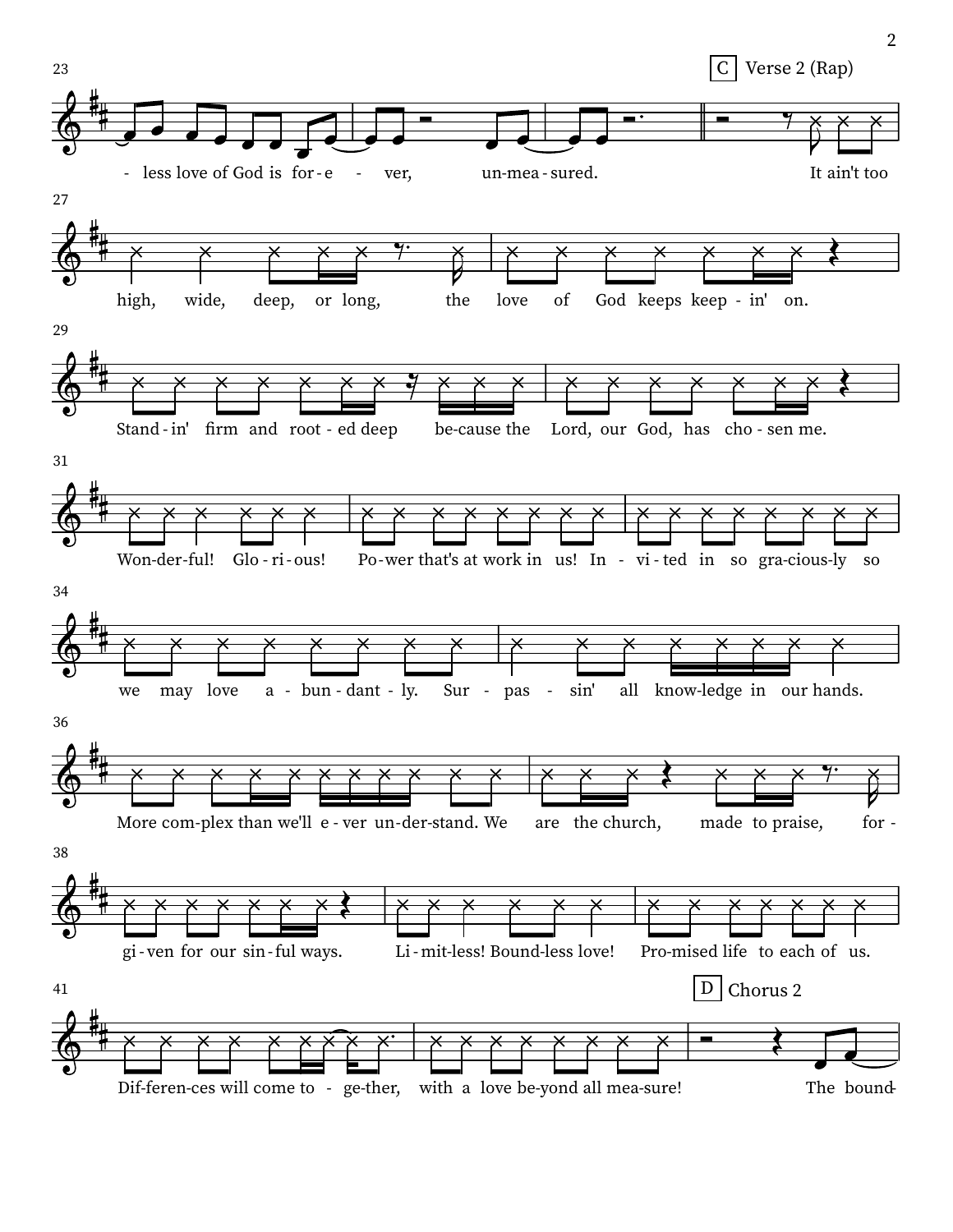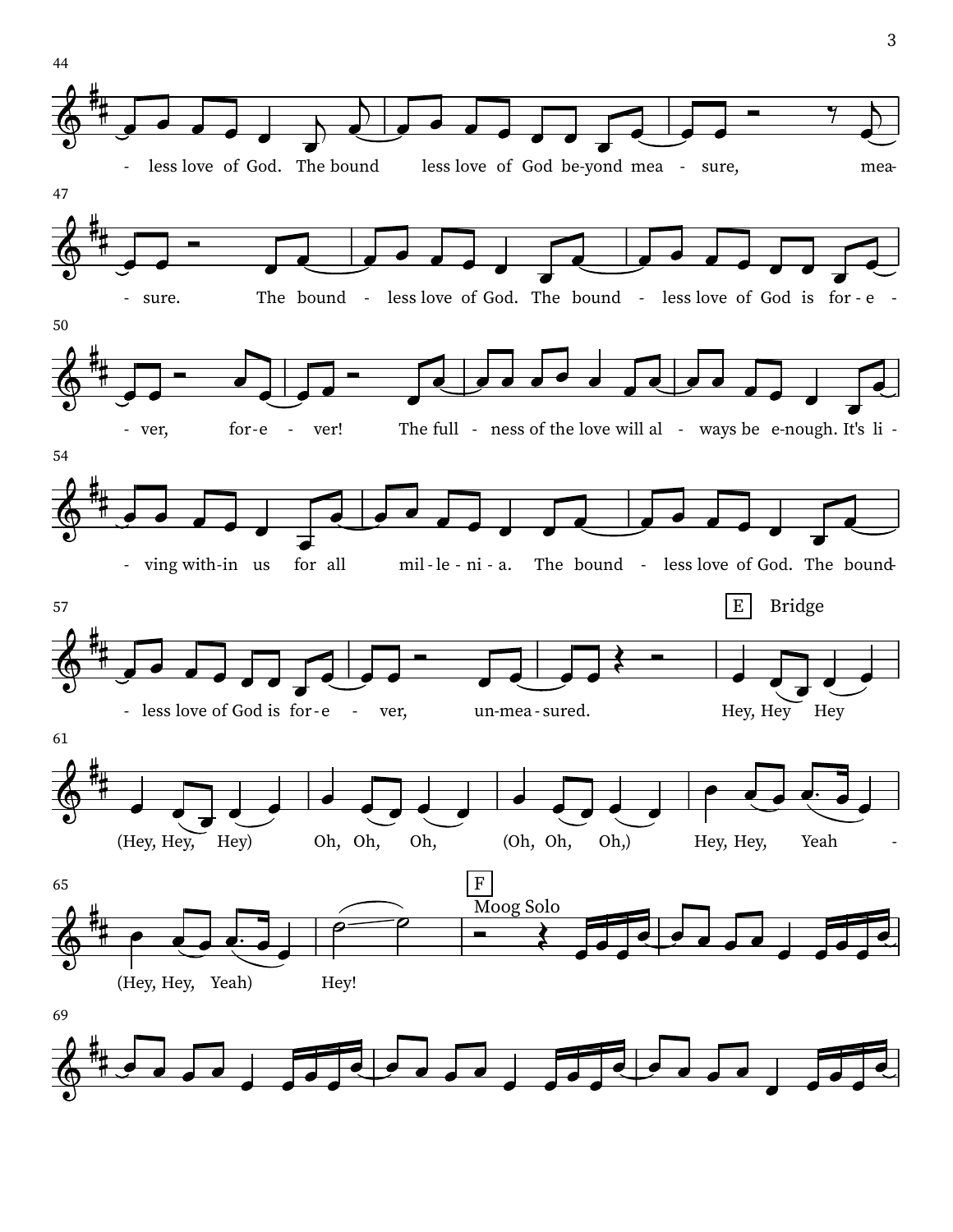![](_page_3_Figure_0.jpeg)